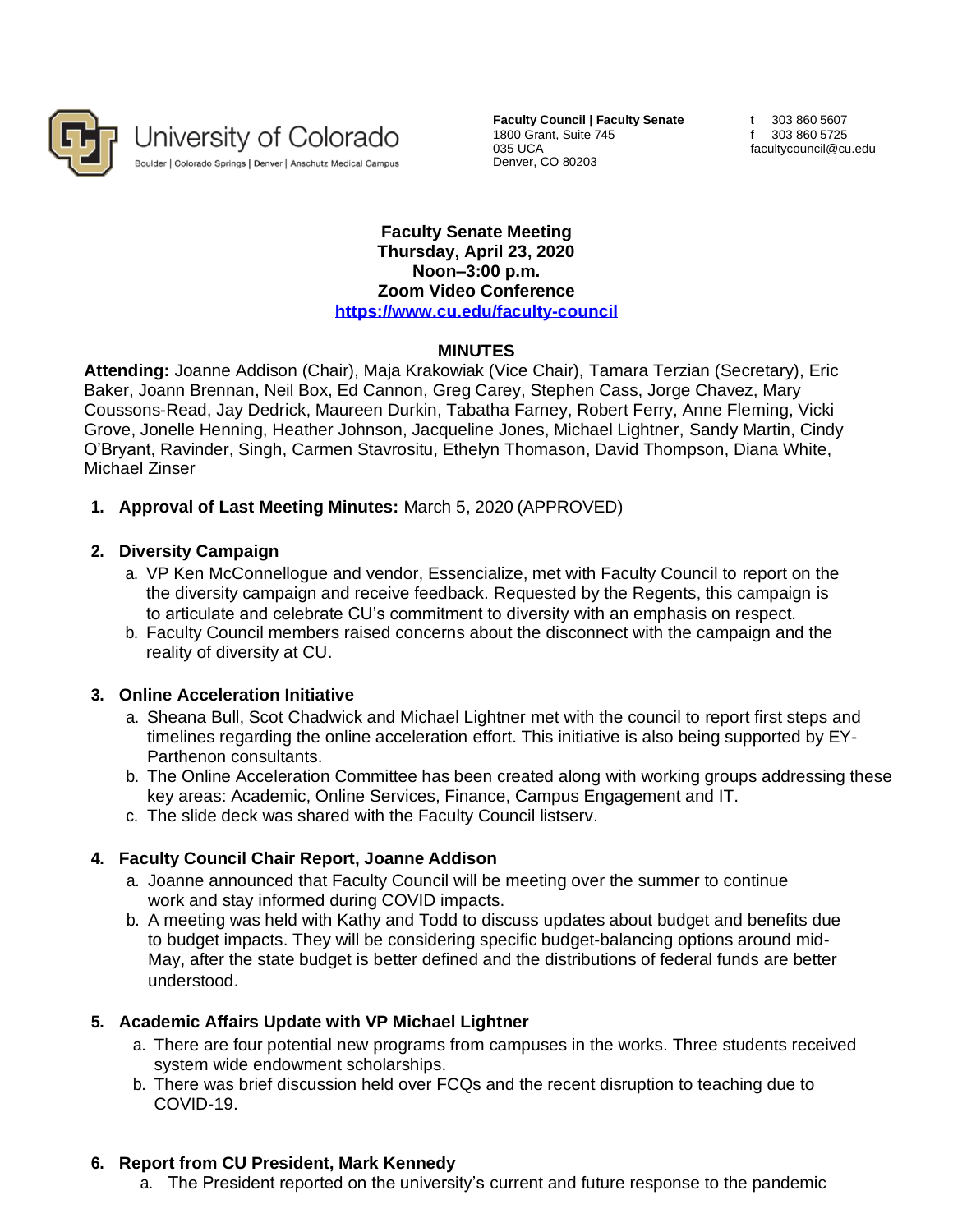with 3 key areas: Stabilization, Triage and Transforming.

- b. The presentation focused a lot on budget, state revenue forecasts and disruptions. CU is jointly working with other state universities to advocate for strong higher education funding.
- c. Mark presented on considerations for classroom and remote office work for summer and fall of 2020.
- d. The pandemic has accelerated their original initiative with online education and the president further reported on the expanded program.

### **7. Strategic Planning Process Update with President Mark Kennedy, VP Todd Saliman, AVP Angelique Foster & Dean Sharon Matusik**

- a. The Strategic Planning process is still moving forward, they are now reviewing deliverables and action steps for each working group. Todd reiterated if deliverables are not achievable, they will not be implemented.
- b. Questions were raised regarding whether assessments can realistically take place due to the current situation. Campuses will be developing their own methods and goal levels will be adjusted.

# **8. Faculty Senate Privilege and Tenure**

- a. Sandy reported on upcoming P&T hearings in May and introduced the new Chair, Stephen Cass.
- b. Patrick O'Rourke is currently working on a draft of P&T revisions.
- c. Faculty Council unanimously voted in approval of 2 reappointments from Boulder and 2 from Denver.

# **9. Faculty Council Resolution and Elections**

- a. Faculty Council Executive shared a resolution to extend officer terms for AY2020-2021 stressing the need for continuity during the pandemic.
- b. Majority voted in favor of suspending the bylaws for AY2020-2021 officer elections and to adopt the resolution.
- c. The following will remain as officers for AY2020-2021:
	- i. Chair, Joanne Addison, CU Denver
	- ii. Vice Chair, Maja Krakowiak, CU Springs
	- iii. Secretary, Tamara Terzian, CU Anschutz

# **10. Campus Faculty Assembly Updates**

- a. Anschutz Jacqueline Jones, Chair (TABLED)
- b. Boulder Vicky Grove on behalf of Robert Ferry, Chair
	- i. Boulder Faculty Assembly voted on a similar resolution to extend chair terms due to the pandemic.
	- ii. The Provost is creating a committee to address the campus's transition planning for 2020-2021.
- c. Springs Maja Krakowiak on behalf of Mary Coussons-Read, President
	- i. Springs is working closely with campus administration to ensure shared governance processes are reliable during and after the COVID pandemic, focusing on open discussion of hiring, online programming, faculty compensation, and merit review, and student concerns.
	- ii. UCCS will use their existing FCQ, and although these reviews will be available to faculty and their supervisors, they will likely not be available to students. There is also consideration of whether or how these FCQs are used in upcoming merit or RPT evaluations.
	- iii. Faculty are communicating with the research office and the campus on plans for sustaining and supporting faculty research and creative work that requires campus access during the summer, as classes will be entirely online. They are also working to establish a faculty governance presence in the ad hoc Position Review Committee, which is now reviewing all open positions for all staff and faculty.
	- iv. Springs FA passed a resolution of appreciation for the work of the entire UCCS campus at our last meeting, which emphasizes continued flexibility, respect, and collaboration.
- d. Denver Michael Zinser, Chair